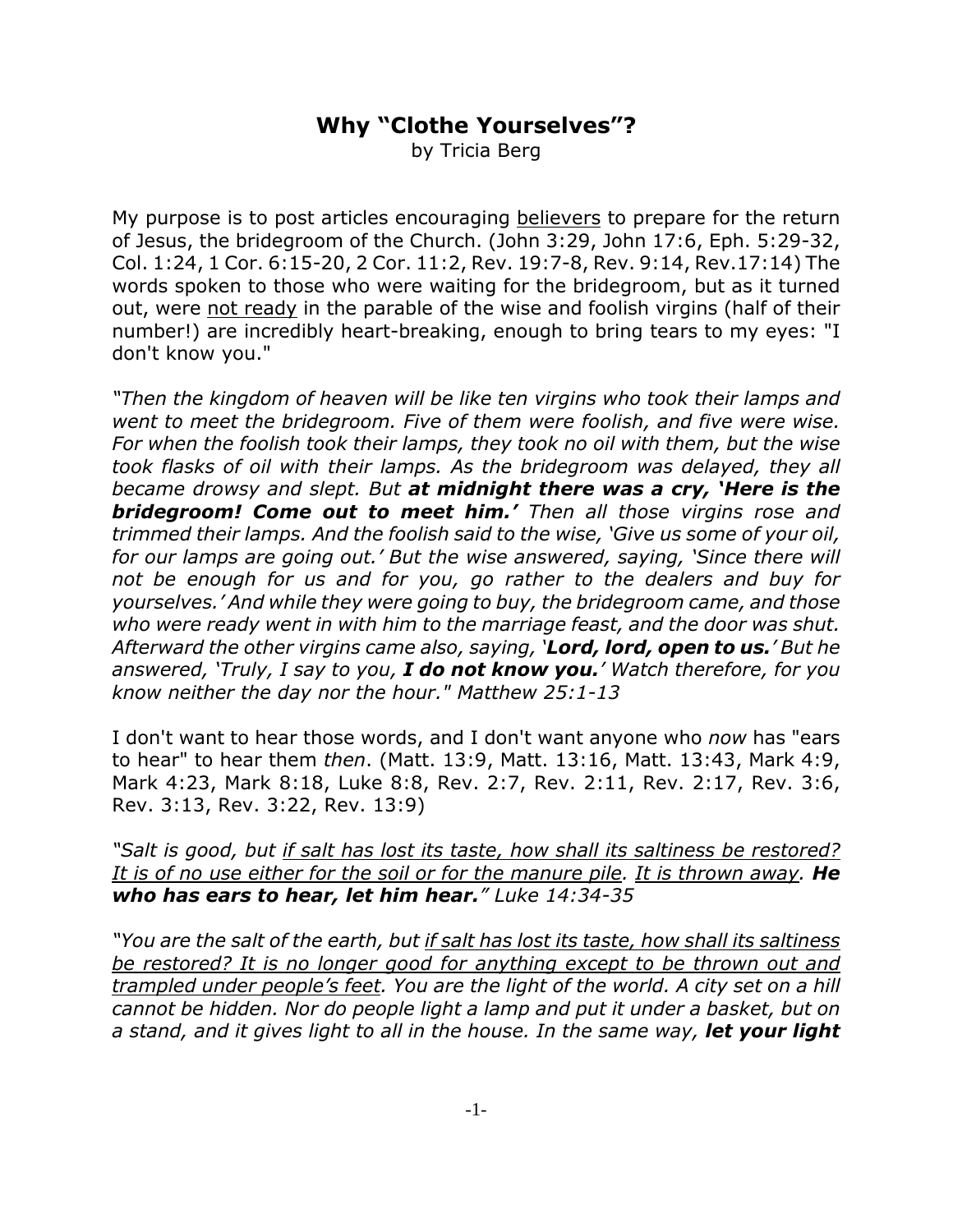## *shine before others, so that they may see your good works and give glory to your Father who is in heaven." Matthew 5:13-16*

I hope that all of us who love Jesus will put Him first and be ready, as well as encourage others to be ready, when He comes back for us so that we can be with Him where He is, forever.

*For the Lord himself will descend from heaven with a cry of command, with the voice of an archangel, and with the sound of the trumpet of God. And the dead in Christ will rise first. Then we who are alive, who are left, will be caught up together with them in the clouds to meet the Lord in the air, and so we will always be with the Lord. Therefore encourage one another with these words. 1 Thessalonians 4:16-18*

*Behold! I tell you a mystery. We shall not all sleep, but we shall all be changed, in a moment, in the twinkling of an eye, at the last trumpet. For the trumpet will sound, and the dead will be raised imperishable, and we shall be changed. 1 Corinthians 15:51-52*

*After this I looked, and behold, a door standing open in heaven! And the first voice, which I had heard speaking to me like a trumpet, said, "Come up here, and I will show you what must take place after this." At once I was in the Spirit, and behold, a throne stood in heaven, with one seated on the throne. Revelation 4:1-2* 

*"Let not your hearts be troubled. Believe in God; believe also in me. In my Father's house are many rooms. If it were not so, would I have told you that I go to prepare a place for you? And if I go and prepare a place for you, I will come again and will take you to myself, that where I am you may be also." John 14:1-3* 

*"And to the angel of the church in Philadelphia write: 'The words of the holy one, the true one, who has the key of David, who opens and no one will shut, who shuts and no one opens. I know your works. Behold, I have set before you an open door, which no one is able to shut. I know that you have but little power, and yet you have kept my word and have not denied my name. Behold, I will make those of the synagogue of Satan who say that they are Jews and are not, but lie—behold, I will make them come and bow down before your feet, and they will learn that I have loved you. Because you have kept my word about patient endurance, I will keep you from the hour of trial that is coming on the whole world, to try those who dwell on the earth. I am coming soon. Hold fast what you have, so that no one may seize your crown. The one who*